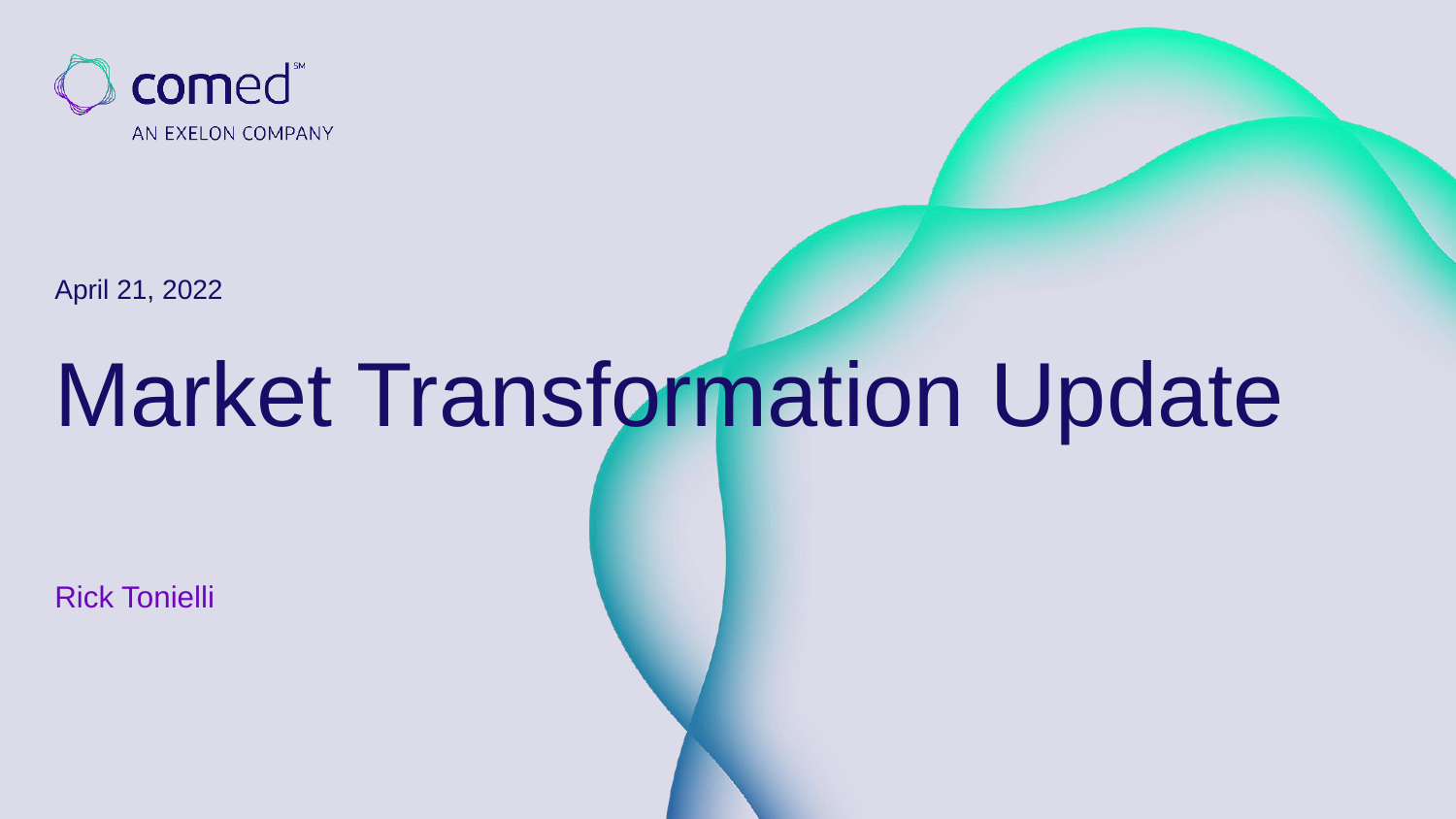## **ENERGY STAR® Retail Products Platform**

- Joined in 2020
- Providing retailer incentives for refrigerators and toploading clothes washers and supporting advancements in efficiency standards and testing procedures
- Participating retailers include
	- Best Buy
	- Lowe's
	- Home Depot
	- Nationwide (buying group for smaller retailers)
	- Abt
- Nearing end of evaluation for 2021 program year

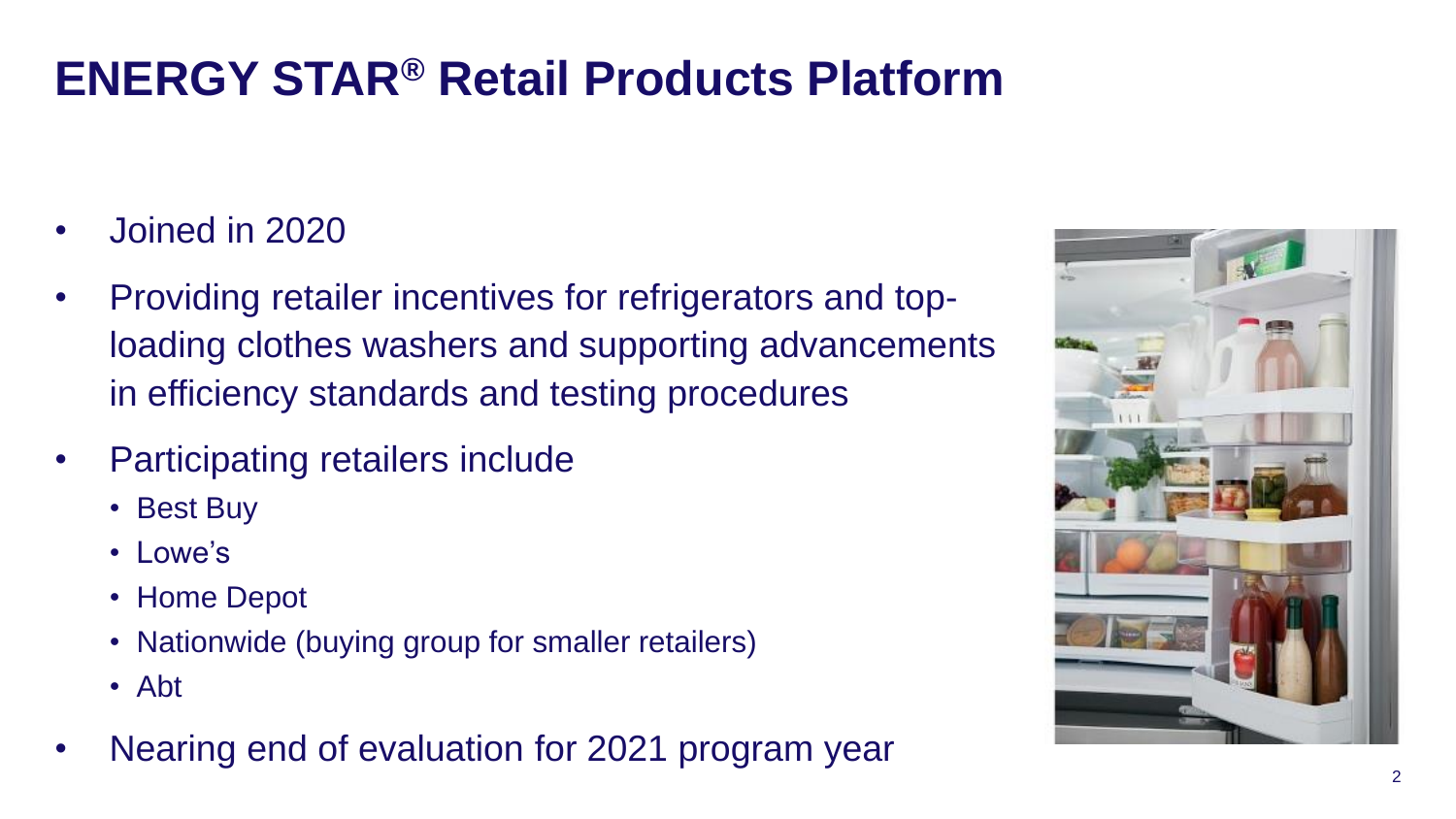## **Stretch Codes and Building Performance Standards**

- Per CEJA, model residential and commercial stretch energy codes for municipalities to be finalized by the Illinois Capital Development Board by end of 2023
- ComEd working with Slipstream, MEEA, gas utilities, and Guidehouse on a market transformation approach to foster adoption of stretch codes/BPS
	- Conducting education and outreach to municipalities about stretch codes and building performance standards
	- Providing guidance on potential compliance support
- Participating in development of evaluation pathways document outlining how savings will be attributed